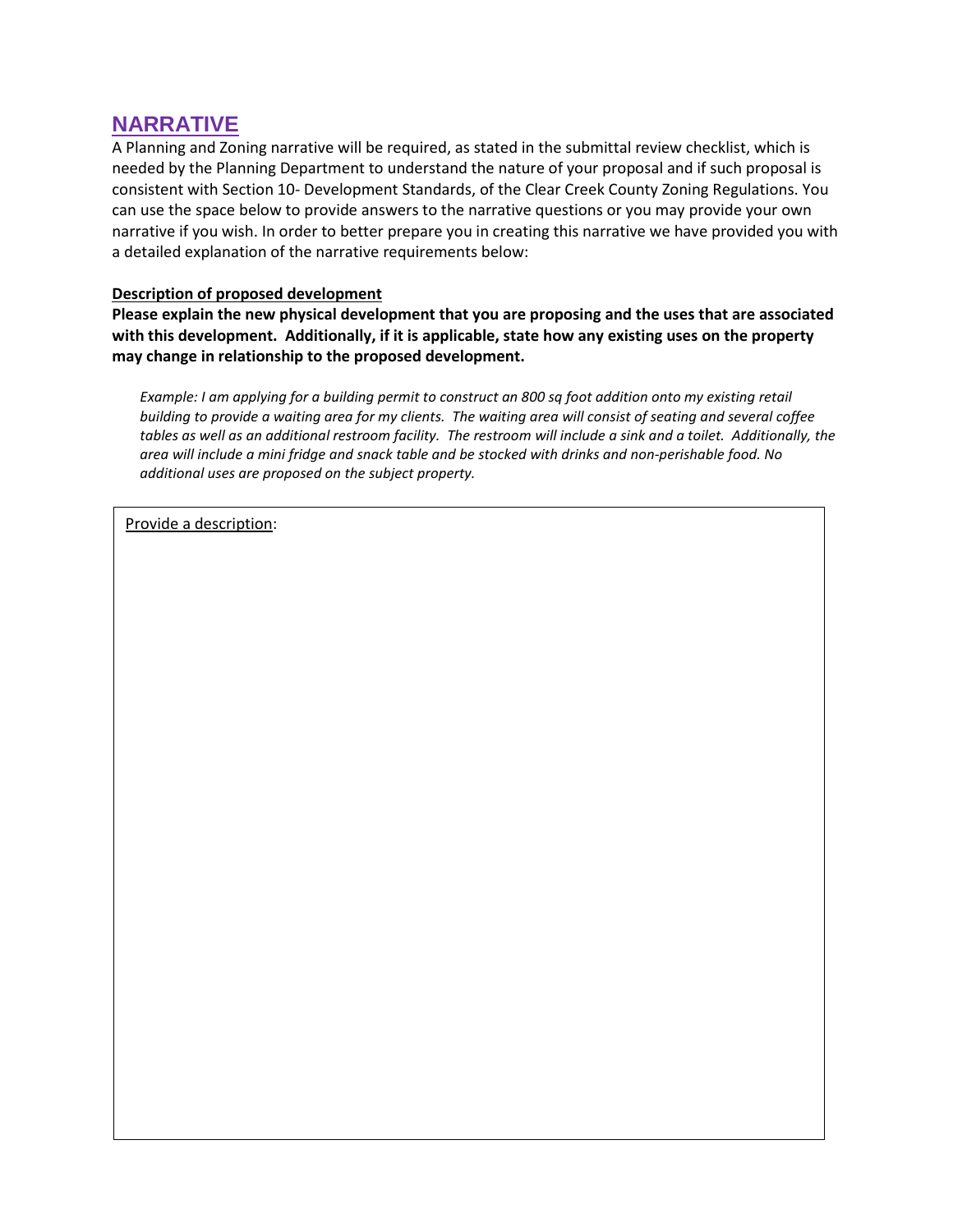Maximum number of potential employees: Please provide the maximum number employees at the largest shift. We require this information to figure out parking requirements in some instances.

Maximum number of potential employees:

Hours of Operation: Please provide your hours of operation. If your hours of operation vary depending on the day, month, or season, then please break down this information.

*Example: Hours of operation are from 10 AM to 5 PM Monday through Friday during June through September, and 10AM to 3PM Wednesday through Friday during all other months.* 

Hours of Operation:

Building Appearance: Identify the outside building material and color of material

*Example: My addition will be consistent with the existing structure and will consist of stucco and log side. The color will be a natural stain for the log siding and a beige color for the stucco.*

Building Appearance: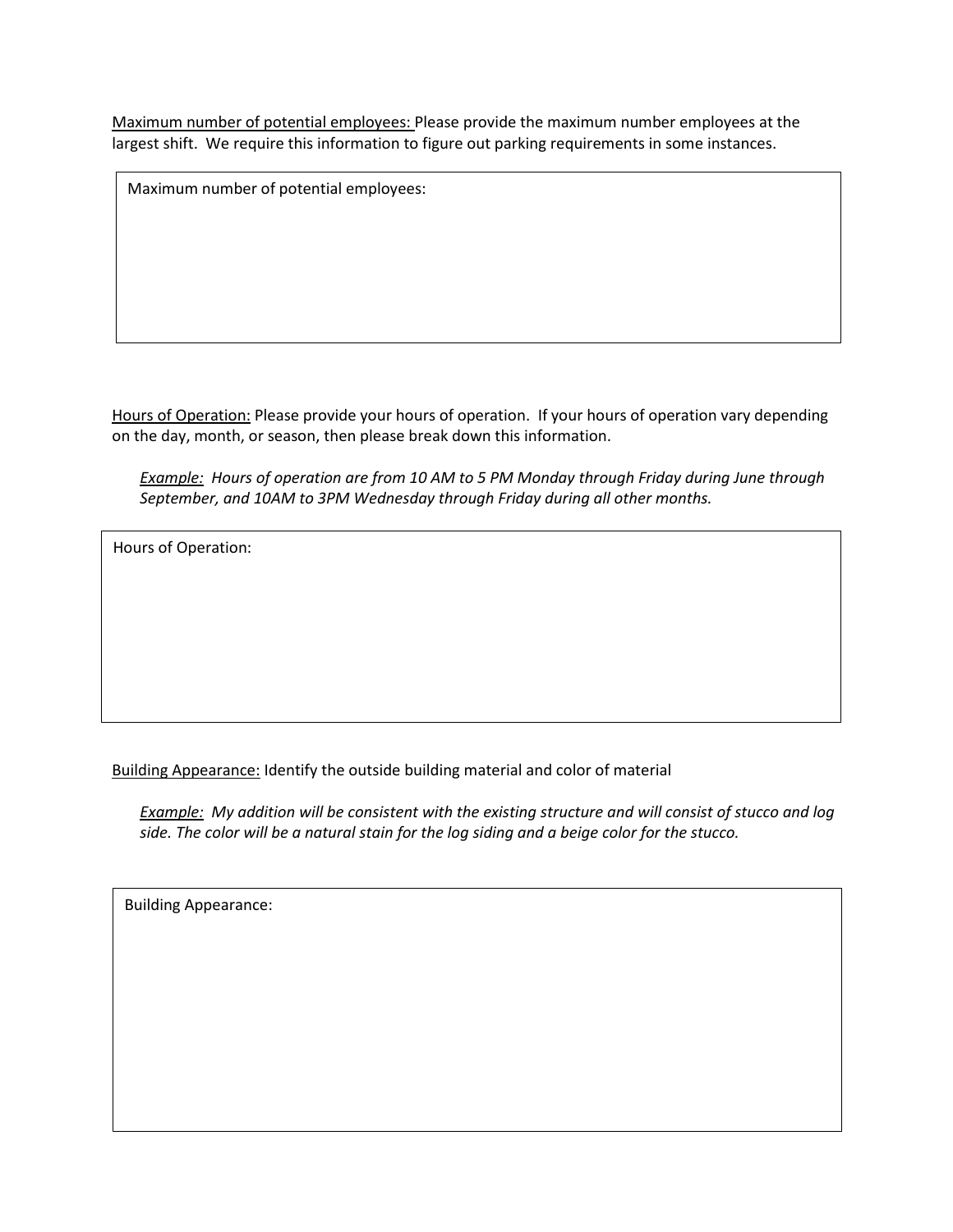Parking Lot Lighting: Parking lots for commercial operations are required to be lit if operating hours extend during non-daylight hours. All lighting should be shielded and downcast. Please provide information regarding your proposed lighting of the subject property and show where the lighting will be on your site plan. All parking lot lighting shall conform to Section 1006.4 – Parking Lot Lighting, of the Clear Creek County Zoning Regulations (hyperlink).

*Example: My operating hours extend into non-daylight hours; therefore, I will be installing lighting in my parking lot as shown on my site plan. Additionally, I have included information on the fixtures and hardware that will be installed for the lighting.* 

Parking Lot Lighting:

Parking: Please show parking on your site plan that is in conformance with Section 1006 – Off Street Parking Requirements, of the Clear Creek County Zoning Regulations. Show proper parking space and isle width dimensions on your site plan. Calculate your parking spaces based on the Parking Index located in Section 1006.1.5 of the Clear Creek County Zoning Regulations (hyperlink). Include calculations showing how you arrived at your required number of parking spaces.

*Example: I am adding 800 sq ft of retail space on to my existing 1200 sq ft retail building. Therefore my parking space requirement was calculated based on the Retail/service parking index as follows:*

*"Retail/service: Four (4) off-street parking spaces shall be provided for every 1, 000 sq ft of gross floor area."*

*Therefore, 4 x 2 = 8 parking spaces. I have shown 8 parking spaces on my site plan including 1 required handicapped space.*

Parking: